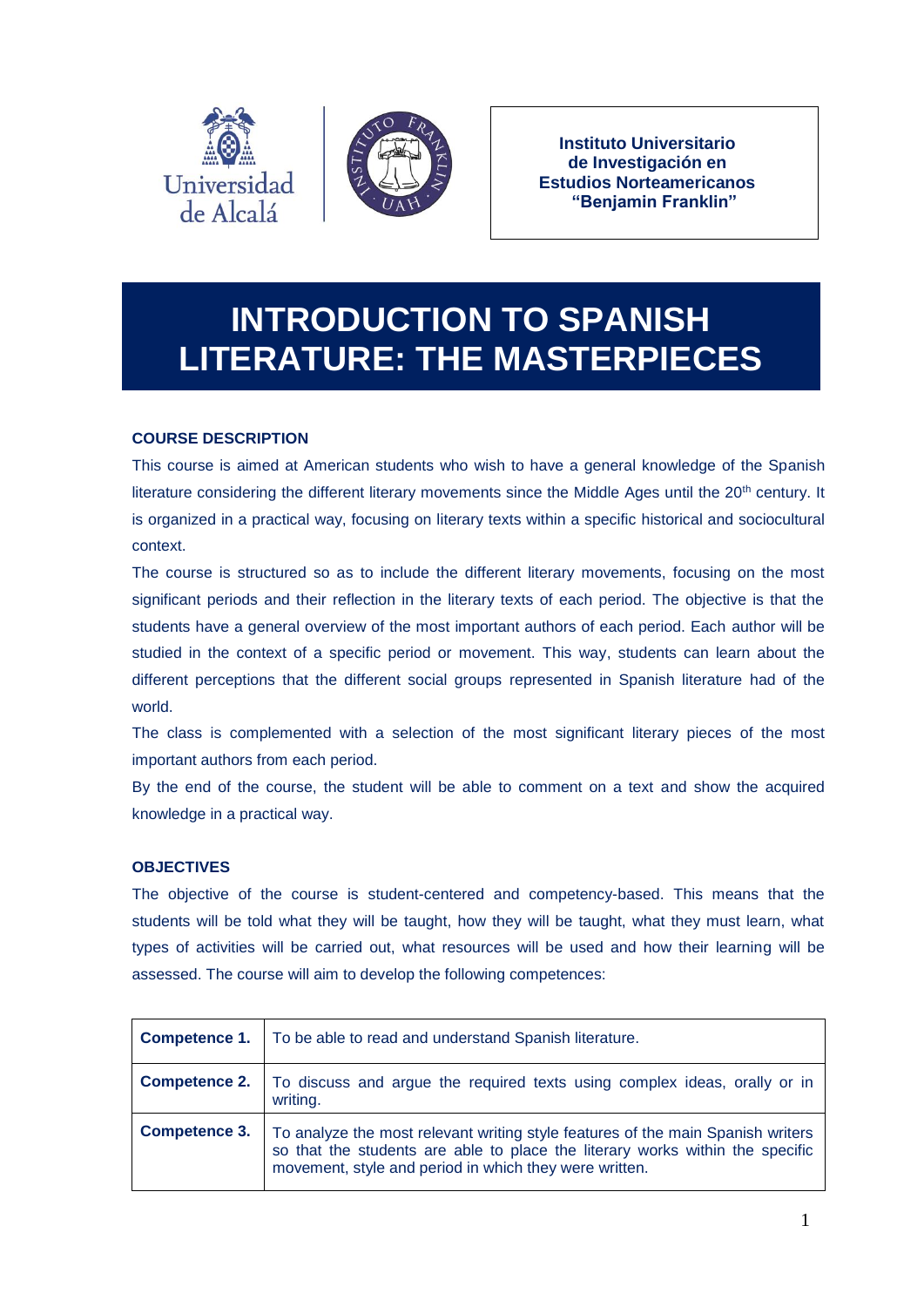| <b>Competence 4.</b> | To be able to express opinions in a critical way.                                                                                                                           |
|----------------------|-----------------------------------------------------------------------------------------------------------------------------------------------------------------------------|
| <b>Competence 5.</b> | To know the Spanish literary movements between the 12 <sup>th</sup> and 20 <sup>th</sup> centuries<br>as well as their main characteristics and the most important authors. |
| <b>Competence 6.</b> | To present and defend knowledge both orally and in writing.                                                                                                                 |
| <b>Competence 7.</b> | To acquire a global and linear knowledge of contemporary Spanish literature.                                                                                                |

#### **METHODOLOGY**

This course will be taught using a theoretical-practical approach. The Professor will mostly rely on information from the textbook, which will be complemented with explanations and additional information provided by the Professor. The ultimate goal is to achieve meaningful learning of the content. Thus, in order to use a flexible methodology it will be very important to rely on students' ideas too. Students' diverse profile is expected, so, when necessary, individual adaptations will also be made.

The following methodological strategies will be used:

- Students must read, before the actual class, the class material (the chapters from the *Anthology*) indicated for that day, so that they can follow the theoretical explanations without too much difficulty.
- At the beginning of the session the Professor will deliver a brief lecture introducing the concepts that will be discussed and trying to relate them to the previous knowledge of each student.
- Next, the basic concepts of the material previously read by the students will be explained in more detail, relying on their participation in order to make the explanation more dynamic and interactive.
- Once this information has been assimilated, the students will have to put it into practice using the texts selected and included as mandatory material by the Professor. These texts have been selected by the Professor; however, suggestions from the students are welcome. Changes can also be made based on the specific needs of the group.
- Finally, conclusions will be drawn and a comparison will be made considering other authors and international literature.

#### **PREPARATION**

Students must prepare and complete the tasks before each class as indicated in the schedule so that the class runs smoothly.

Homework is very important because it will allow the students to anticipate the class. Students will basically have to read the information in the textbook and complete the comprehension exercises. This task is fundamental as it will enhance their ability to follow the pace of the class, by helping them to understand what they learned. In fact, this method will be used to help students get used to a specific terminology, some authors and some of their most representative works before actually going to class.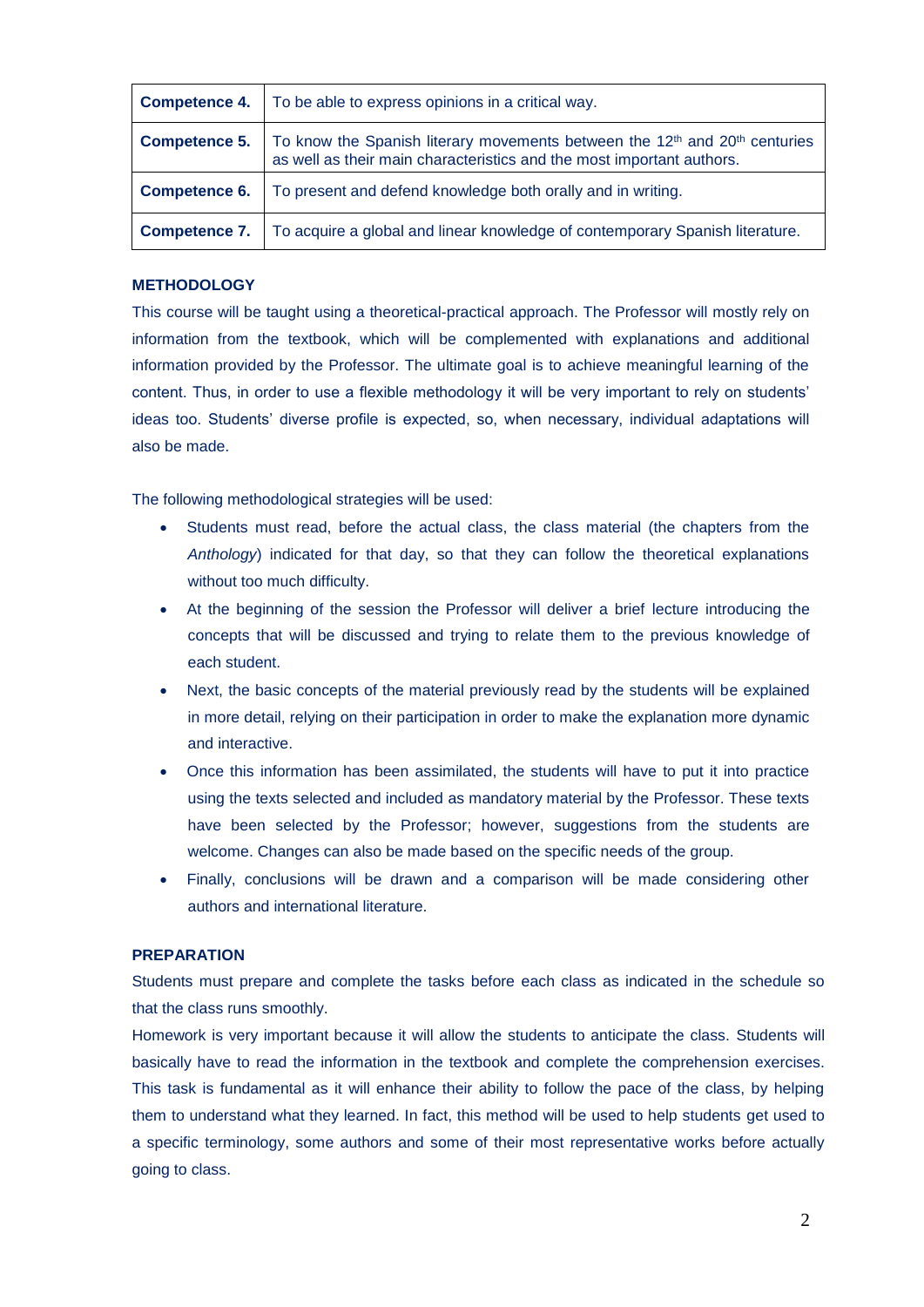#### **EVALUATION**

The evaluation procedures that will be used will attempt to combine different elements in order to make sure that all the students can develop their skills. Ongoing student work will be the main criterion of the evaluation. Consequently, the overall assessment will be based on the following aspects:

**Class participation:** It must be active, that is to say, the student should not only ask questions but also make comments and analyze literary texts in groups or individually through short projects that they must submit by email. In addition, students must complete the exercises assigned for each class. The Professor will provide daily feedback for the student's work. Competences 1, 2, 3, 4, 5 and 7 will be developed.

This aspect is worth **15%** of the final grade.

**Complementary activity:** A creative writing activity, in which the students (in groups of three) must compose a brief text: story, poem, theatre script, etc. This aspect is worth **10%** of the final grade.

**Project:** All students must participate in a collaborative project that we will develop throughout the course: a play. The content of this project will be presented at the beginning of the course. The whole group will be in charge of its organization and the task distribution. Competences 1, 4, 5, 6 and 7 will be developed. This aspect is worth **15%** of the final grade.

**(First) Midterm exam:** In the middle of the course. The exam will include short answer and multiple choice questions. All competences will be assessed. This aspect is worth **30%** of the final grade.

**(Final) Second exam:** There will be a final exam at the end of the course. It will be non-cumulative. It will follow the same structure as the midterm exam, with short answer and multiple choice questions. All competences will be assessed. This aspect is worth **30%** of the final grade.

**For any attempt of copying or of plagiarism in the exam or any of the activities described, the student will fail the course (grade 0) and he/she will not have the right to any kind of remedial exams.**

#### **ATTENDANCE**

Class attendance is MANDATORY. If the student is absent for more than the allowed limit (**one class absence in the summer program and two absences in the fall and spring programs**), the final grade will reflect a decrease of **10 points** for each non-attendance that has not been excused by a doctor's certificate or by your Program Director. It is the individual responsibility of the student to make up any missed content about the subject taught in class the day the student was absent.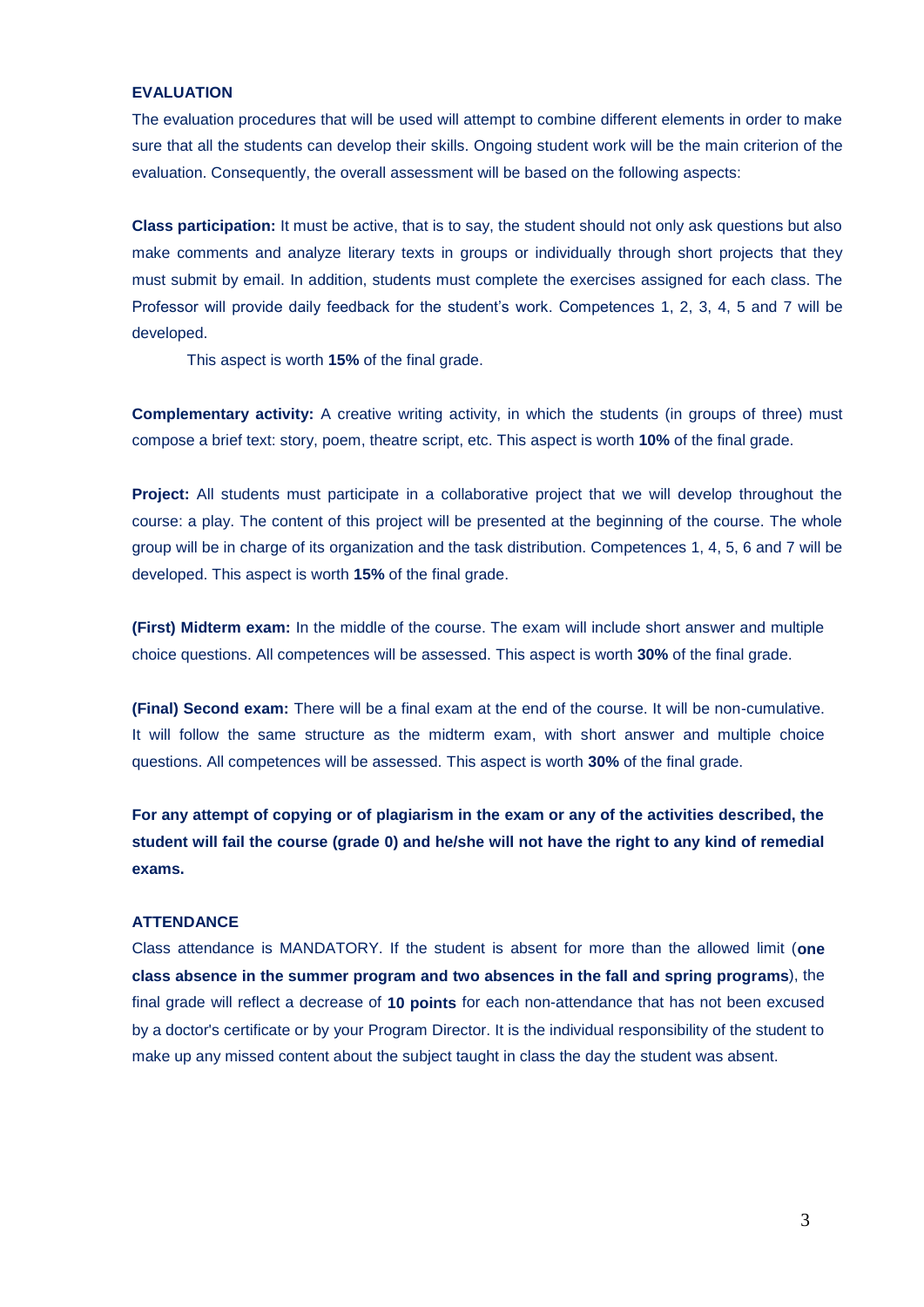| <b>CLASS SCHEDULE</b>                                                                                                                                                  |                                                |  |  |
|------------------------------------------------------------------------------------------------------------------------------------------------------------------------|------------------------------------------------|--|--|
| <b>TOPIC</b>                                                                                                                                                           | <b>ASSIGNMENTS</b>                             |  |  |
| Overview of the course                                                                                                                                                 |                                                |  |  |
| Early lyrical poetry: the Kharjas<br>The Middle Ages: oral literature: El Cantar de Mio<br>Cid                                                                         | Read Anthology: 3, 4 and 6.                    |  |  |
| <b>Text analysis</b><br>The Middle Ages: El Cantar de Mio Cid<br>The origins of the play.<br><b>Text analysis</b>                                                      | Anthology: 7-11                                |  |  |
| Play rehearsal.<br>The play and acting.<br>Group project.                                                                                                              |                                                |  |  |
| The meeting of two worlds:<br>-The pre-Columbian world: texts<br>-the Spanish Conquest of the Americas: Columbus<br>and Hernán Cortés<br><b>Text analysis</b>          | Anthology: 16-20; 21-23; 30-31                 |  |  |
| The meeting of two worlds:<br><b>Text analysis</b><br>Poetry from the Spanish conquest period: poems by<br>Sor Juana<br>Film: Yo, la peor de todas                     | Anthology: 36-43<br>Read photocopies Sor Juana |  |  |
| Renaissance and Transition period:<br>Miguel de Cervantes and Don Quijote. Text analysis                                                                               | Anthology: 44-47                               |  |  |
| Baroque. Poetry:<br>Góngora and Quevedo.<br><b>Text analysis</b>                                                                                                       | Anthology: 48-53                               |  |  |
| Baroque. The Play.<br>Lope de Vega: The new art of comedy writing<br><b>Text analysis</b>                                                                              | Anthology: 54-57                               |  |  |
| Review theory and texts                                                                                                                                                |                                                |  |  |
| <b>MIDTERM EXAM</b>                                                                                                                                                    |                                                |  |  |
| Review for the exam<br>Comment on the film<br>Watch one of the following films:<br>Much a Do About Nothing<br>La dama duende<br>El perro del Hortelano<br>La dama boba | Anthology                                      |  |  |
| Watch one of the following films:<br>Much a Do About Nothing<br>La dama duende<br>El perro del Hortelano<br>La dama boba<br>Work on the class project                  |                                                |  |  |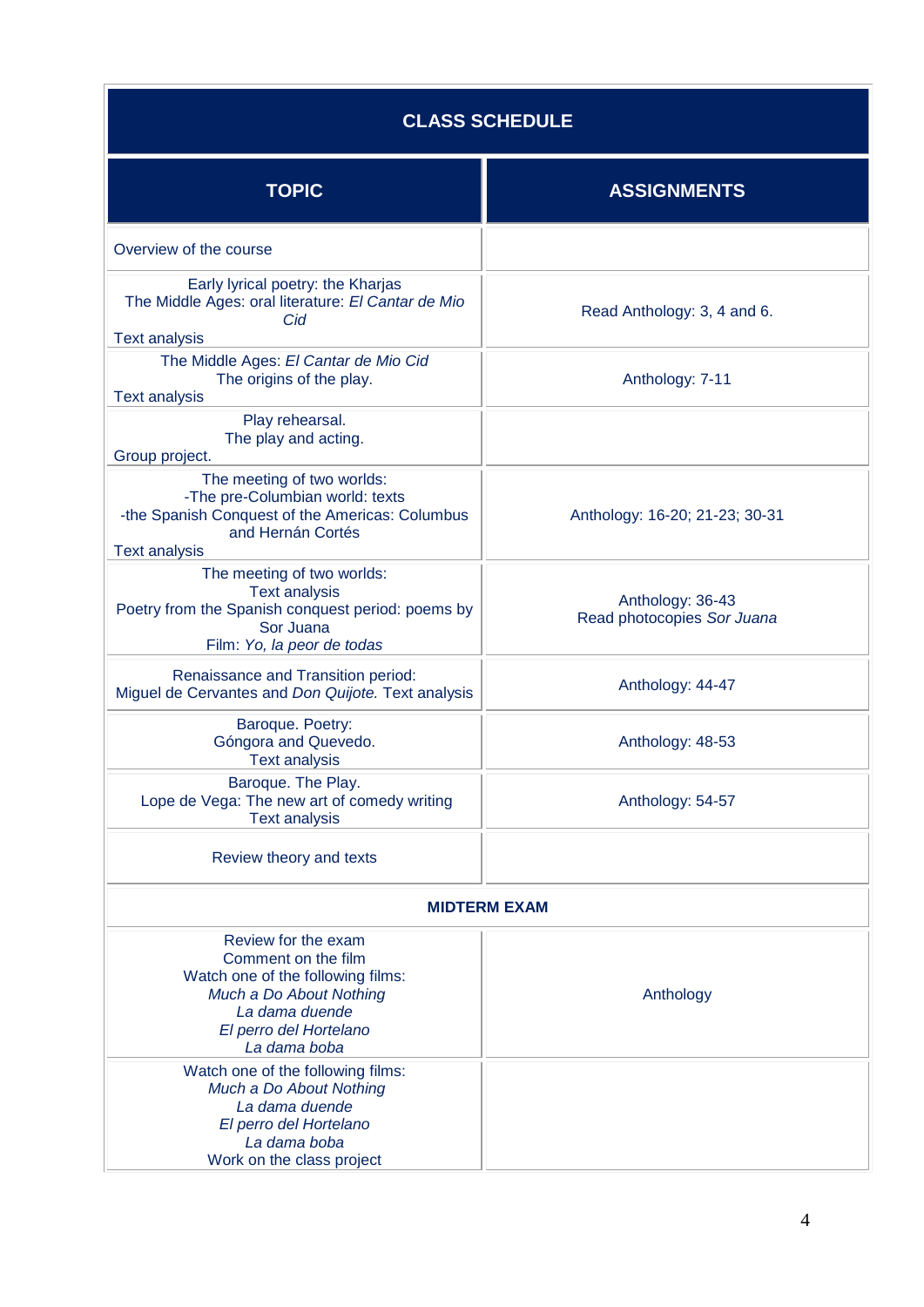| 18th and 19th centuries: General characteristics.<br>Romanticism: Larra<br><b>Text analysis</b>                                                                                                    | Anthology: 61-65                                            |  |  |
|----------------------------------------------------------------------------------------------------------------------------------------------------------------------------------------------------|-------------------------------------------------------------|--|--|
| Romanticism. Bécquer: Rimas<br>Practice poetry                                                                                                                                                     | Anthology: 67-73<br>Photocopies de poesía                   |  |  |
| <b>Realism and Naturalism</b>                                                                                                                                                                      | Anthology: 78-85                                            |  |  |
| Authors: Fernán Caballero, Galdós, Emilia Pardo<br>Bazán y Clarín<br><b>Text analysis</b>                                                                                                          | Anthology: 87-93                                            |  |  |
| 20th century: General characteristics.<br>The Students' Residence and The Young Ladies'<br>Residence<br>[La residencia de estudiantes y La residencia de<br>señoritas]<br><b>Watch Documentary</b> |                                                             |  |  |
| Authors from the Spanish generation of 1898:<br>Unamuno, Valle-Inclán, Machado<br><b>Text analysis</b>                                                                                             | Anthology: 95, 98, 100                                      |  |  |
| <b>Civil War</b><br>Spanish generation of 1927: Lorca, Salinas, Juan<br>Ramón Jiménez<br><b>Text analysis</b>                                                                                      |                                                             |  |  |
| Early 20 <sup>th</sup> century theater: The Quintero brothers,<br><b>Miguel Mihura</b><br><b>Text analysis</b>                                                                                     | Photocopies Teatro de los Quintero                          |  |  |
| Postwar. Poetry of the postwar period: Social Poetry<br>and Novísimos (the "Newest Ones). Text analysis                                                                                            | Photocopies Poesía social y Novísimos<br>Anthology: 101-107 |  |  |
| Presentation of group project: recording                                                                                                                                                           |                                                             |  |  |
| Review theory and texts. Mock-exam                                                                                                                                                                 |                                                             |  |  |
| <b>FINAL EXAM</b>                                                                                                                                                                                  |                                                             |  |  |

#### **NOTE: This syllabus is subject to change. The final syllabus will be given to students on the first day of class.**

# **BIBLIOGRAPHY**

## **Compulsory materials:**

# *INTRODUCCIÓN A LA LITERATURA ESPAÑOLA: ANTOLOGÍA – PROF. SANDRA LAGA (8.60 €)*

This Anthology is available at the Photocopy Center (Reprografía, Colegio de Málaga) so that the student can make photocopies. It will be used for the assignments and the exam.

## **Additional Bibliography:**

 Francisco Rico, *Historia y crítica de la literatura española*, Barcelona: Crítica (several volumes).